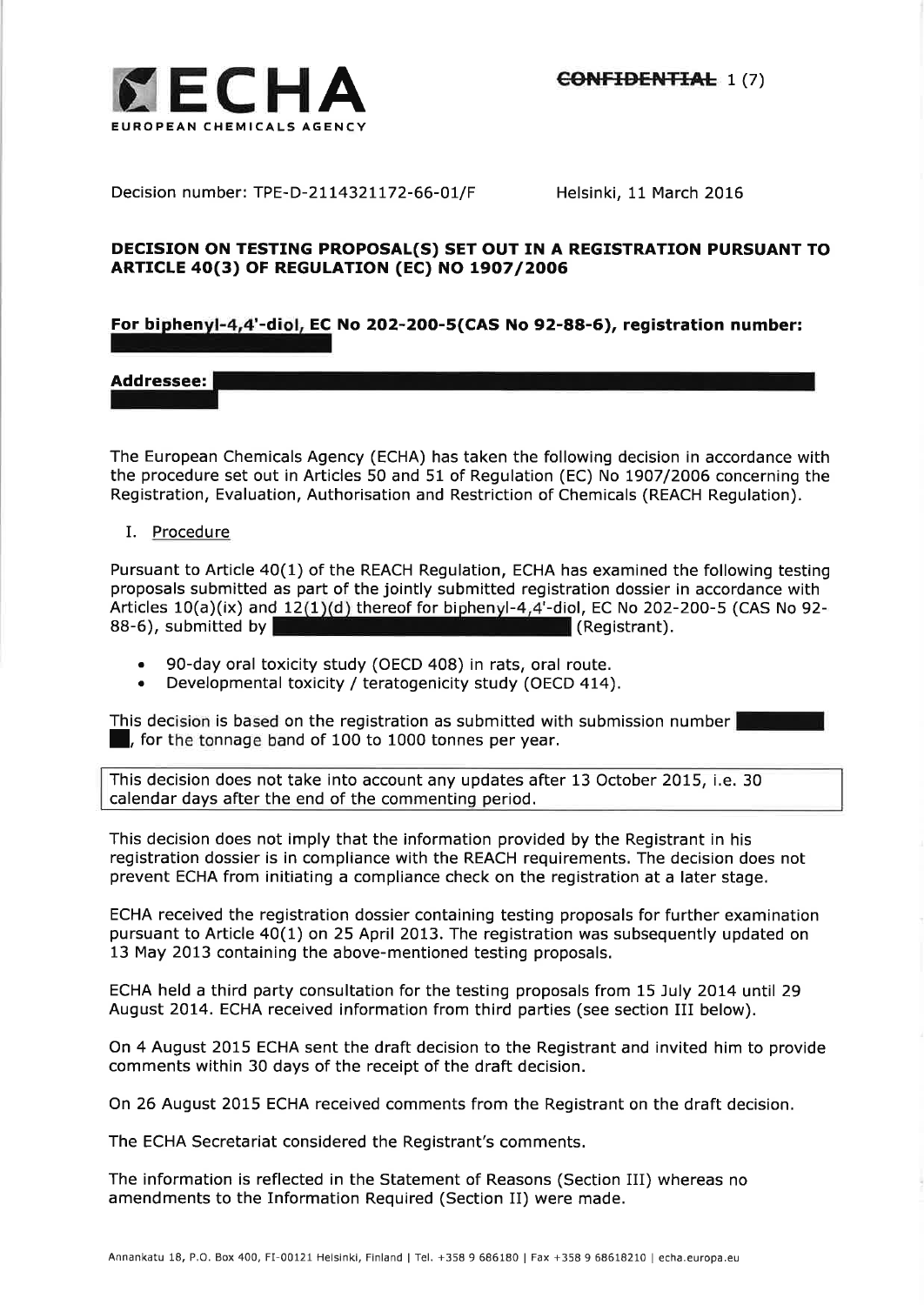

On 21 January 2016 ECHA notified the Competent Authorities of the Member States of its draft decision and invited them pursuant to Article 51(1) of the REACH Regulation to submit proposals for amendment of the draft decision within 30 days of the receipt of the notification.

As no proposal for amendment was submitted, ECHA took the decision pursuant to Article 51(3) of the REACH Regulation,

## IL Testing required

### A. Tests required pursuant to Article 40(3)

The Registrant shall carry out the following proposed tests pursuant to Article 40(3)(a) and 13(4) of the REACH Regulation using the indicated test methods and the registered substance subject to the present decision:

- 1. Sub-chronic toxicity study (90-day), oral route (Annex IX, Section 8.6.2.; test method: EU B.26|OECD 408) in rats;
- 2. Pre-natal developmental toxicity study (Annex IX, Section 8.7.2.; test method: EU 8.31/OECD 4I4) in rats or rabbits, oral route.

### Notes for consideration by the Registrant:

The Registrant may adapt the testing requested above according to the specific rules outlined in Annexes VI to X and/or according to the general rules contained in Annex XI of the REACH Regulation. In order to ensure compliance with the respective information requirement, any such adaptation will need to have a scientific justification, referring to and conforming with the appropriate rules in the respective Annex, and an adequate and reliable documentation.

Failure to comply with the request(s) in this decision, or to fulfil otherwise the information requirement(s) with a valid and documented adaptation, will result in a notification to the Enforcement Authorities of the Member States.

### B. Deadline for submitting the required information

Pursuant to Articles 4O(4) and 22(2) of the REACH Regulation, the Registrant shall submit to ECHA by 19 March 2018 an update of the registration dossier containing the information required by this decision, including, where relevant, an update of the Chemical Safety Report. The timeline has been set to allow for sequential testing as appropriate.

#### III. Statement of reasons

The decision of ECHA is based on the examination of the testing proposals submitted by the Registrant for the registered substance and scientific information submitted by third parties.

## A. Tests required pursuant to Article 40(3)

1. Sub-chronic toxicity study (90-day) (Annex IX, Section 8.6.2.)

#### a) Examination of the testing proposal

Pursuant to Article 40(3)(a) of the REACH Regulation, ECHA may require the Registrant to carry out the proposed test.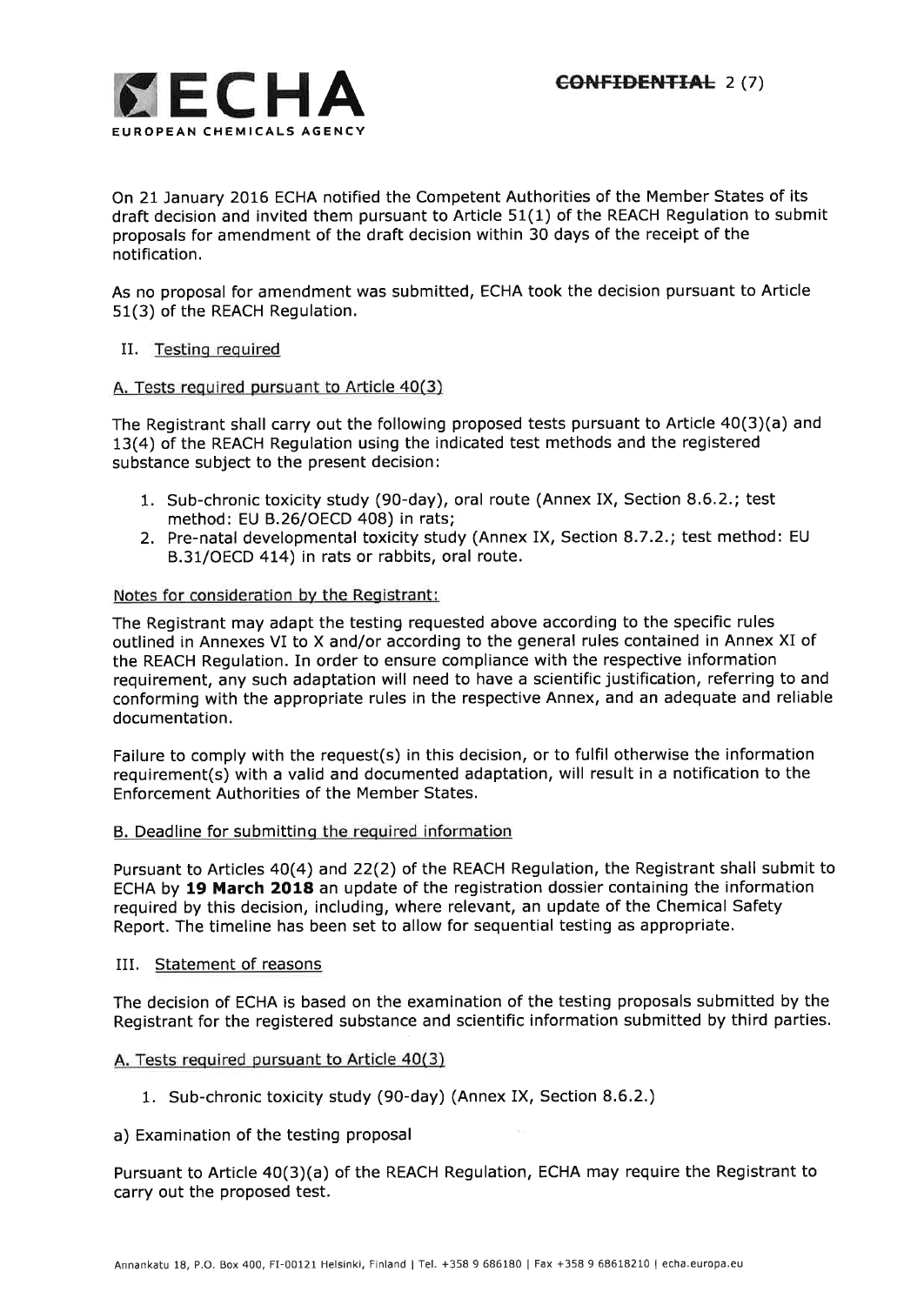

A sub-chronic toxicity study (90 day) is a standard information requirement as laid down in Annex IX, Section 8.6.2. of the REACH Regulation. The information on this endpoint is not available for the registered substance but needs to be present in the technical dossier to meet the information requirements. Consequently there is an information gap and it is necessary to provide information for this endpoint.

The Registrant has submitted a testing proposal for a sub-chronic toxicity study (90 day) in rats via the oral route (EU B.26/OECD 408) with the following justification: "(enhanced OECD 408) is proposed in order to meet the data requirements specified in Column 1 of Annex IX of the REACH Regulation. Testing is subject to confirmation by ECHA". The Registrant additionally indicated that "It is envisaged that the 90-day study design incorporates additional endpoints of relevance to reproductive toxicity."

ECHA considers that the proposed study, via the oral route is appropriate to fulfil the information requirement of Annex IX, Section 8.6.2. of the REACH Regulation because the proposed route is the most appropriate route of administration having regard to the likely route of human exposure due to the following reasons:

After balancing considerations related to the properties of the substance (namely solid state which does not exert skin or eye irritation/corrosion), there was no systemic effect on the GI tract after oral exposure in 2Bd RDT study, whereas other effects (urinary turbidity, effects on liver) were observed demonstrating bioavailability of the substance after oral administration. The information provided on the uses and human exposure (no uses with spray application), indicate that testing by the oral route is most appropriate.

The Registrant proposed testing in rats. According to the test method EU 8.26/OECD 408 the rat is the preferred species. ECHA considers this species as being appropriate and testing should be performed with the rat.

The REG did not indicate the test material. ECHA requests that the test is performed on the registered substance.

The Registrant proposed to extend the sub-chronic toxicity study (90 day) by including additional examinations/parameters. ECHA notes, that it is at the Registrant's discretion to perform the intended additional examinations during the testing program and use the results to ensure the safe use of the substance. However, the Registrant is reminded that the proposed extension of the study presently requested does not fulfil the standard information requirement in the registration dossier for reproductive toxicity set out in Annex IX, Section 8.7.3.

b) Consideration of the information received during third party consultation

ECHA received third party information concerning the testing proposal during the third party consultation. For the reasons explained further below the information provided by third parties is not sufficient to fulfil this information requirement.

A third party has proposed that "read across - using Hydroquinone (EC 204-617-8) and Biphenyl (EC 202-163-5)" is to be considered, and advises to "see registration Hydroquinone (EC 204-617-8) and Biphenyl (EC 202-163-5)".

The third party bases his comment on existing data for 2 analogue substances, which have been registered under REACH. ECHA acknowledges that the third party has proposed an adaptation argument relying on a read across approach for the Registrant to consider.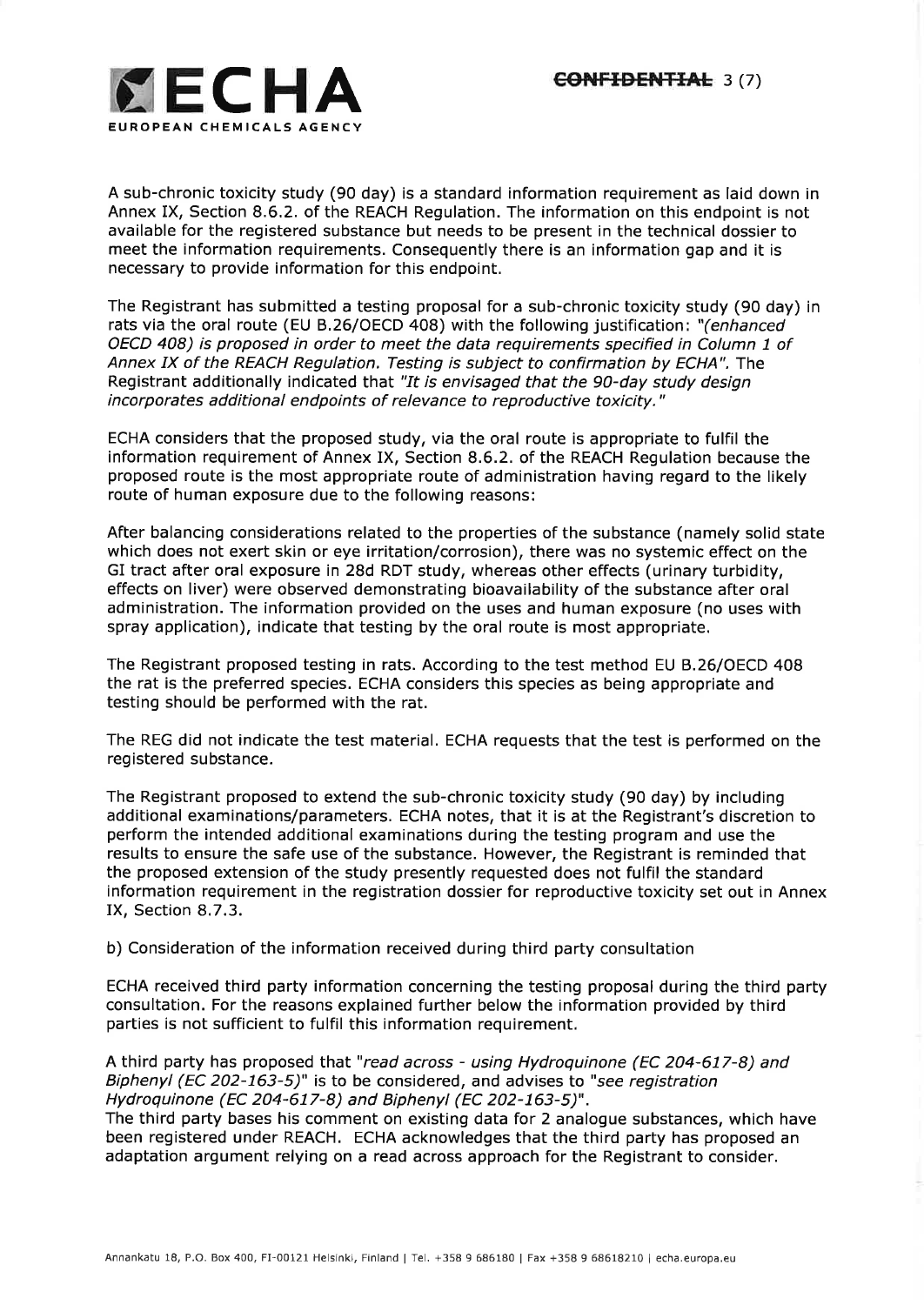

The data on which the argument relies on has not been made available to ECHA or the Registrant, namely no robust study summary has been submitted which can be assessed pursuant to the criteria of Annex XI, section 1.5. In addition the third-party has not submitted any read-across justification which would fulfil the requirement for adequate and reliable documentation laid out in Annex XI, section 1.5.

Hence the information provided by the third party is insufficient for demonstrating that the conditions of Annex XI, Section 1.5. of the REACH Regulation are met. For example, the registrant should access the robust study summary in order to assess whether the possible adaptation holds, and should also develop a read-across argumentation that would be acceptable to ECHA. Therefore, the information provided by the third party in itself is not sufficient to adapt the standard information requirement.

ECHA notes that it is the Registrant's responsibility to consider and justify any adaptation of the information requirements in accordance with the relevant conditions as established in Annex XI, Section 1.5. Therefore, the Registrant may assess whether he can justify a readacross as suggested by the third party. If the information requirement can be met by way of adaptation, the Registrant may include the adaptation argument with all necessary documentation according to Annex XI, Section 1.5. in an updated registration, The Registrant is reminded that this decision does not take into account any updates of the registration submitted later than the date indicated in Section I of this decision. Later updates of the registration will however be examined in the follow-up evaluation pursuant to Article 42 of the REACH Regulation.

However, ECHA notes that the information provided by the third party is insufficient for demonstrating that the conditions of Annex XI, Section 1.5. of the REACH Regulation are met. Therefore, the test proposed by the Registrant is adequate to fulfil the information requirements.

The Registrant commented on third party information stating that "The "Registrant" has been notified by the "Agency" of a third party proposal to consider read-across to Hydroquinone (EC 204-617-8) and Biphenyl (EC 202-163-5). Neither robust study summary nor read-across justification has been provided by the third party. Therefore, the information provided is not sufficient to adapt the dossier. Despite this lack of information, a preliminary assessment of the relevance of the read-across has been performed, based on data publically available (i.e. disseminated dossier of the read-across substance in ECHA disseminated website). This screening has not shown any scientifically relevant rationale to cover both endpoints (reproductíon toxicity and developmental toxicity) by read-across to the proposed substances".

## c) Outcome

Therefore, pursuant to Article 40(3)(a) of the REACH Regulation, the Registrant is requested to carry out the proposed study with the registered substance subject to the present decision: Sub-chronic toxicity study (90-day) in rats, oral route (test method: EU 8.26/OECD 408),

The Registrant commented on the draft decision, providing additional rationale for the approach originally set out in the testing proposal for 90-day toxicity which is to carry out "additional examinations on the reproductive organs and tissues with the objective of addressing sufficiently the potential concerns on reproductive toxicity". ECHA has considered these comments, and maintains the position set out in the draft decision, i.e. that it is at the Registrant's discretion to perform the intended additional examinations during the testing program and use the results to ensure the safe use of the substance, and that the Registrant is reminded that the proposed extension of the study presently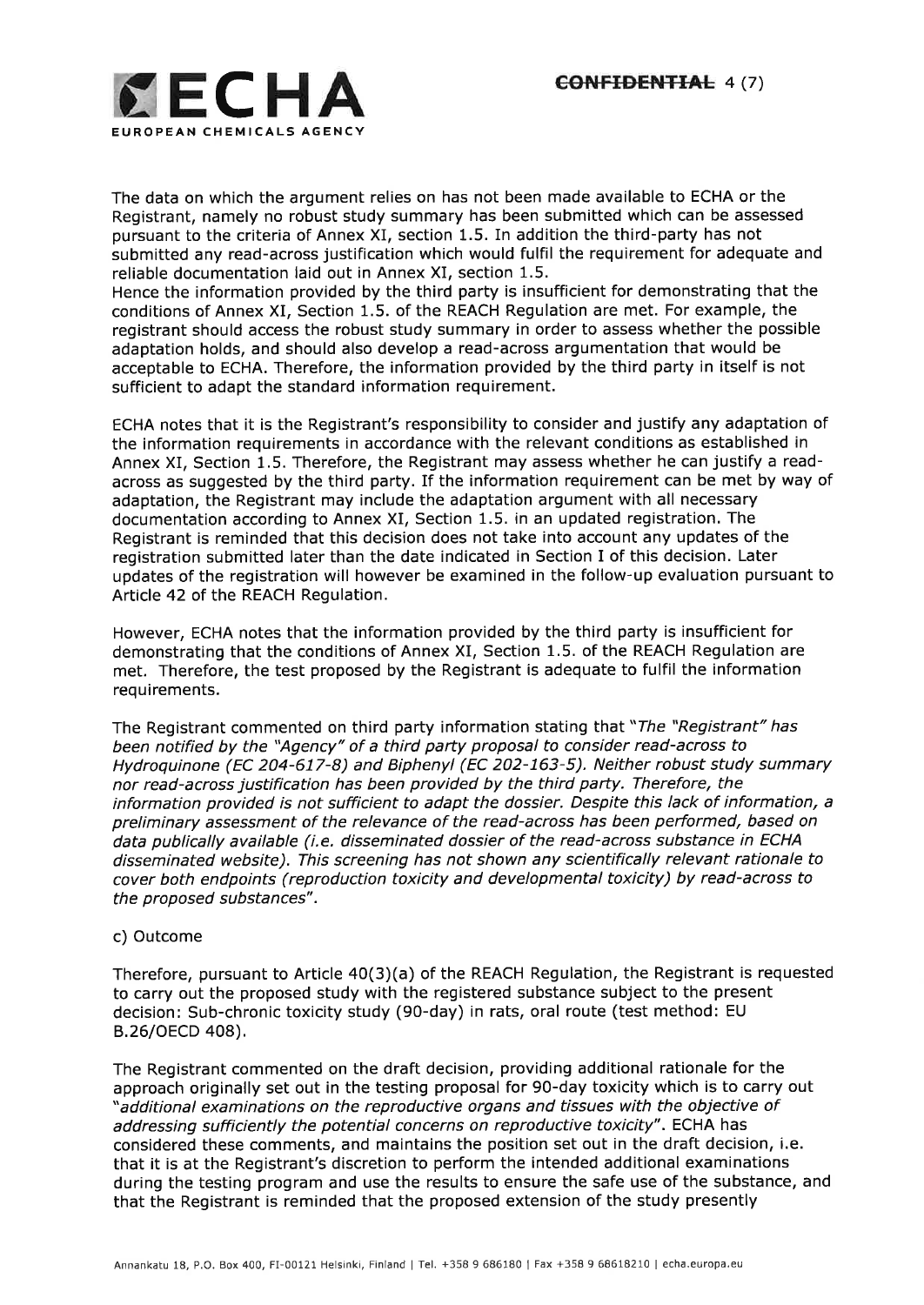

requested does not fulfil the standard information requirement in the registration dossier for reproductive toxicity set out in Annex IX, Section 8.7.3. ECHA notes the Registrant's agreement to conduct the test as proposed in the draft decision.

2. Pre-natal developmental toxicity study (Annex IX, Section 8.7.2.)

A pre-natal developmental toxicity study for a first species is a standard information requirement as laid down in Annex IX, Section 8.7.2. of the REACH Regulation, The information on this endpoint is not available for the registered substance but needs to be present in the technical dossier to meet the information requirements. Consequently there is an information gap and it is necessary to provide information for this endpoint.

The Registrant has submitted a testing proposal for a pre-natal developmental toxicity study in rats according to EU 8.31/OECD 414 with the following justification: "A study of developmental toxicity in the rat using oral dosing is planned (OECD 414); the testing proposal is subject to confirmation by ECHA. It is envisaged the 90-day study design incorporates additional endpoints of relevance to reproductive toxicity". The REG did not indicate the test material. ECHA requests that the test is performed on the registered substance.

ECHA considers that the proposed study is appropriate to fulfil the information requirement of Annex IX, Section 8.7.2. of the REACH Regulation. .

The Registrant proposed testing in rats and by the oral route. According to the test method EU 8,3I/OECD 4I4, the rat is the preferred rodent species, the rabbit the preferred nonrodent species and the test substance is usually administered orally. Since the substance is a solid and systemic effects have been observed in the oral RDT-28 study, there is no indication which would justify deviating from the default route and the oral route is considered appropriate. Testing should be performed by the oral route with the rat or the rabbit as a first species to be used. The reference to "the Registrant proposed to extend the sub-chronic toxicity study (90 day) by including additional examinations/paramefers" has been addressed under section III. 1.a of the present decision.

b) Consideration of the information received during third party consultation

ECHA received third party information concerning the testing proposal during the third party consultation. For the reasons explained further below the information provided by third parties is not sufficient to fulfil this information requirement.

A third party has proposed that "read across - using Hydroquinone (EC 204-617-8) and Biphenyl (EC 202-163-5)" is to be considered, and advises to "see registration Hydroquinone (EC 204-617-8) and Biphenyl (EC 202-163-5)".

The third party bases his comment on existing data for 2 analogue substances, which have been registered under REACH. ECHA acknowledges that the third party has proposed an adaptation argument relying on a read across approach for the Registrant to consider, The data on which the argument relies on has not been made available to ECHA or the Registrant, namely no robust study summary has been submitted which can be assessed pursuant to the criteria of Annex XI, section 1,5. In addition the third-party has not submitted any read-across justification which would fulfil the requirement for adequate and reliable documentation laid out in Annex XI, section 1.5.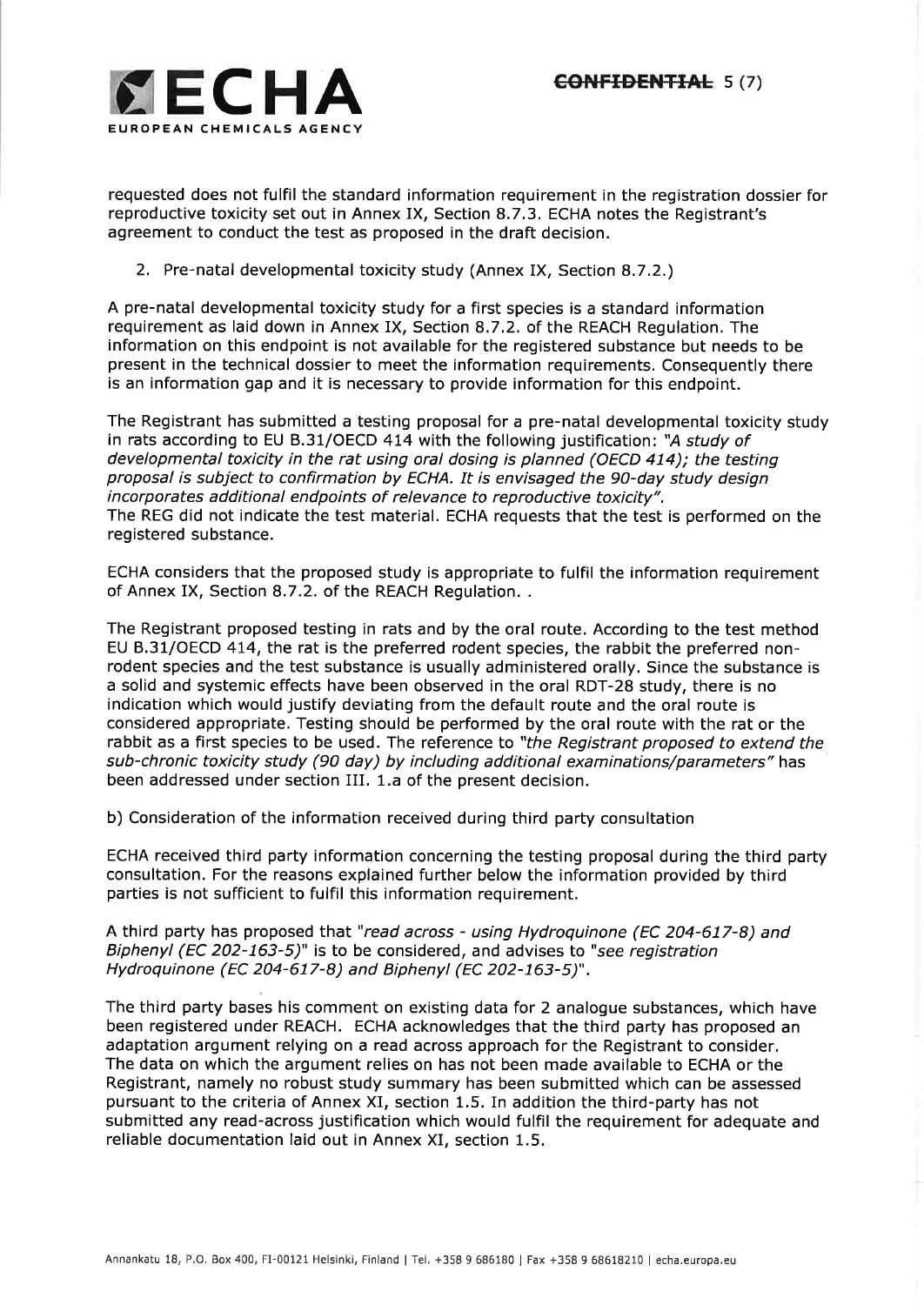

Hence the information provided by the third party is insufficient for demonstrating that the conditions of Annex XI, Section 1.5. of the REACH Regulation are met. For example, the registrant should access the robust study summary in order to assess whether the possible adaptation holds, and should also develop a read-across argumentation that would be acceptable to ECHA. Therefore, the information provided by the third party in itself is not sufficient to adapt the standard information requirement.

ECHA notes that it is the Registrant's responsibility to consider and justify any adaptation of the information requirements in accordance with the relevant conditions as established in Annex XI, Section 1.5. Therefore, the Registrant may assess whether he can justify a readacross as suggested by the third party. If the information requirement can be met by way of adaptation, the Registrant may include the adaptation argument with all necessary documentation according to Annex XI, Section 1.5. in an updated registration, The Registrant is reminded that this decision does not take into account any updates of the registration submitted later than the date indicated in Section I of this decision. Later updates of the registration will however be examined in the follow-up evaluation pursuant to Article 42 of the REACH Regulation.

However, ECHA notes that the information provided by the third party is insufficient for demonstrating that the conditions of Annex XI, Section 1.5. of the REACH Regulation are met. Therefore, the test proposed by the Registrant is adequate to fulfil the information requirements.

## c) Outcome

Therefore, pursuant to Article 40(3)(a) of the REACH Regulation, the Registrant is requested to carry out the proposed study with the registered substance subject to the present decision: Pre-natal developmental toxicity study in rats or rabbits, oral route (test method: EU B.31/OECD 414).

The Registrant commented on the draft decision. ECHA notes the Registrant's agreement to conduct the test as proposed in the draft decision,

#### IV. Adequate identification of the composition of the tested material

The process of examination of testing proposals set out in Article 40 of the REACH Regulation aims at ensuring that the new studies meet real information needs. Within this context, the Registrant's dossier was sufficient to confirm the identity of the substance to the extent necessary for examination of the testing proposal. The Registrant must note, however, that this information, or the information submitted by other registrants of the same substance, has not been checked for compliance with the substance identity requirements set out in Section 2 of Annex VI of the REACH Regulation.

In relation to the proposed tests, the sample of substance used for the new studies must be suitable for use by all the joint registrants, Hence, the sample should have a composition that is within the specifications of the substance composition that are given by the joint registrants. It is the responsibility of all joint registrants of the same substance to agree to the tests proposed (as applicable to their tonnage level) and to document the necessary information on their substance composition.